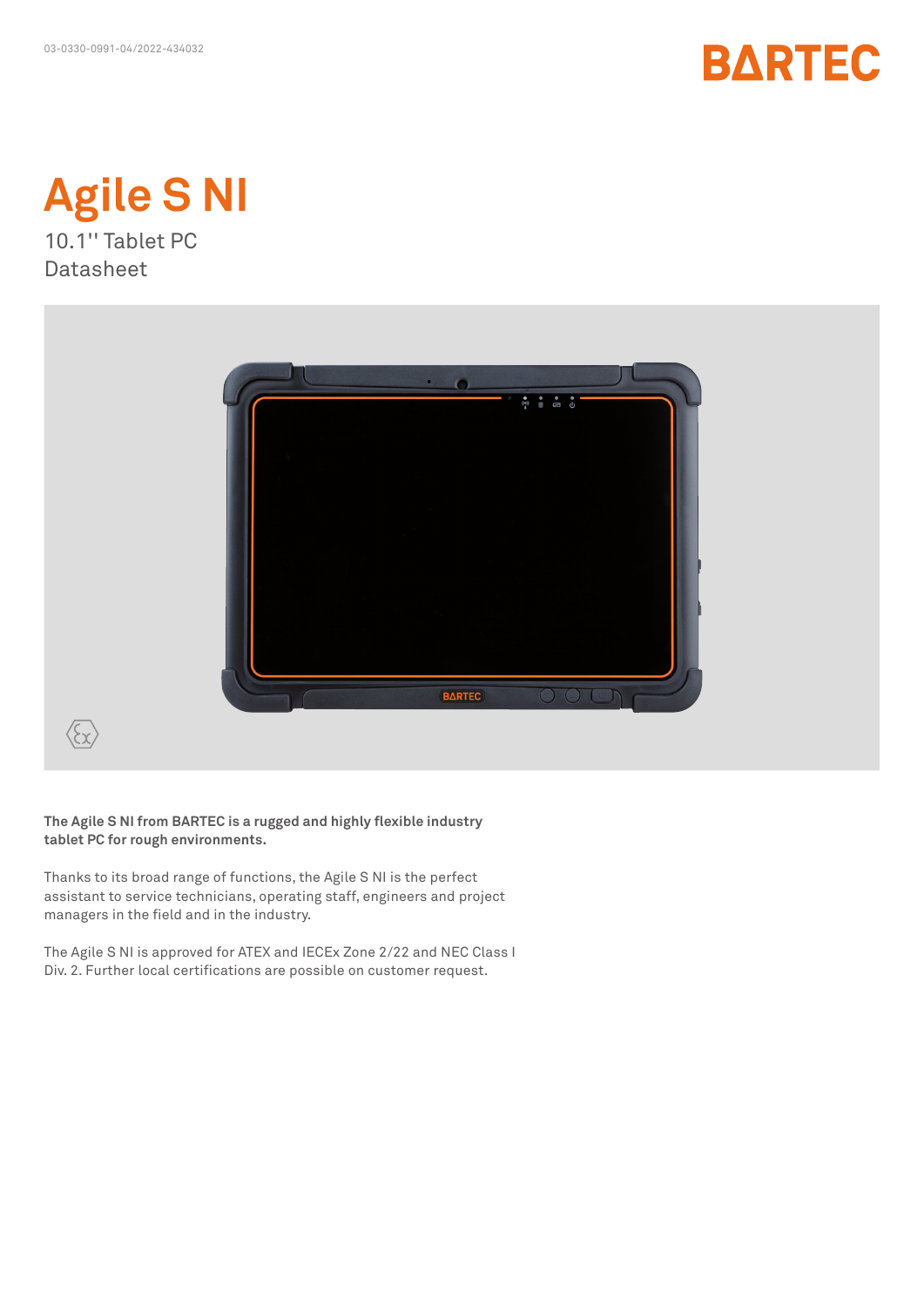# **Explosion protection**

| <b>Marking ATEX</b>           | Fx II 3G Fx ic IIC T4 Gc<br>Ex II 3D Ex ic IIIB T130 °C Dc IP 64 |
|-------------------------------|------------------------------------------------------------------|
| Certification                 | FPS 19 ATFX 1 179 X                                              |
| Marking IECEx                 | Ex ic IIC T4 Gc<br>Ex ic IIIB T130 °C Dc IP 64                   |
| Certification                 | IFCFx FPS 19.0079X                                               |
| <b>Marking NEC</b>            | Class I Div. 2 Groups A, B, C, D T4A                             |
| Certification                 | CSA File 180267                                                  |
| <b>Further Certifications</b> | CE, FCC/IC                                                       |
|                               | Other approvals and certificates, see <b>bartec.com</b>          |

### **User environment**

| Operating temperature                                   | ATFX/IFCFx7one2/22<br>-20 °C to +50 °C (-4 °F to 122 °F)<br>Class   Division 2<br>-10 °C to +50 °C (14 °F to 122 °F) |
|---------------------------------------------------------|----------------------------------------------------------------------------------------------------------------------|
| Charging temperature                                    | 0 °C bis +45 °C (32°F bis 113°F)                                                                                     |
| Storage temperature<br>(without battery)                | -30 °C to +70 °C (-22 °F to 158 °F)                                                                                  |
| Relative humidity                                       | $10\% \sim 90\%$ (non-condensing)                                                                                    |
| Protection class<br>(IEC 60529)                         | IP 65                                                                                                                |
| Shock, vibration, drop,<br>temperature and<br>vibration | according to MIL-STD-810G                                                                                            |

## **Technical data**

| Processor         | Intel Core i5-7200U Kaby Lake 2.5 GHz<br>(turbo frequency up to 3.1 GHz)                                              |  |  |
|-------------------|-----------------------------------------------------------------------------------------------------------------------|--|--|
| Memory (RAM)      | 8 GB DDRR4 SDRAM                                                                                                      |  |  |
| Mass storage      | 256 GB mSATA MLC SSD                                                                                                  |  |  |
| Operating system  | Windows® 10 IoT Enterprise CBB (64 bit),<br>multilingual<br>Windows® 10 IoT Enterprise LTSC (64 bit),<br>multilingual |  |  |
| Size (W x L x H)  | 271.8 mm x 197.2 mm x 21 mm<br>(10.7 inch x 7.76 inch x 0.83 inch)                                                    |  |  |
| Weight            | 1,2 kg (2.65 lb)                                                                                                      |  |  |
| Display           | 10.1" IPS Display<br>with LED Backlight                                                                               |  |  |
| Resolution        | 1920 x 1200 pixel, WUXGA                                                                                              |  |  |
| <b>Brightness</b> | 800 cd/m <sup>2</sup><br>Sunlight readable by optical bonding                                                         |  |  |
| Contrast ratio    | 800:1                                                                                                                 |  |  |
| Viewing angle     | 85° from all sides                                                                                                    |  |  |
| Front glass       | Gorilla glass with hardness of 8 H                                                                                    |  |  |
| Touch function    | Projective Capactive Touch                                                                                            |  |  |
| Usability         | Depending on the mode set<br>with stylus, finger or glove                                                             |  |  |
| Standard battery  | Lithium-polymer battery<br>7.4 V/5140 mAh (38.04 Wh),<br>charging time: 3 hours<br>running time: up to 8 hours        |  |  |
| Hot-Swap battery  | 7.4 V/330 mAh (integrated in the device)                                                                              |  |  |
| Audio             | 1 x integrated microphone<br>2 x loudspeakers (2 x 1 watts)                                                           |  |  |
| <b>Buttons</b>    | 1 x power<br>1 x home<br>2 x programmable function keys<br>2 x volume keys                                            |  |  |

| External I/O                         | under protective cover $-$ for use only outside<br>hazardous areas<br>1 x Micro HDMI<br>$1 \times$ USB 3.0 (Type A)<br>1 x USB 3.0 (Type C)<br>1 x Audio combination connection<br>(Mic in/Line Out)<br>1 x Charging Port (DC)<br>1 x Micro SD card slot<br>1 x Micro SIM card slot                                                                                                                                                                                                                                                                                                                                                                                                                                                                                                                                                                                                                                     |  |  |
|--------------------------------------|-------------------------------------------------------------------------------------------------------------------------------------------------------------------------------------------------------------------------------------------------------------------------------------------------------------------------------------------------------------------------------------------------------------------------------------------------------------------------------------------------------------------------------------------------------------------------------------------------------------------------------------------------------------------------------------------------------------------------------------------------------------------------------------------------------------------------------------------------------------------------------------------------------------------------|--|--|
| Barcode capture                      | 1D/2D Imager Honeywell N6600<br>- Supported Symbologies / barcodes: see table                                                                                                                                                                                                                                                                                                                                                                                                                                                                                                                                                                                                                                                                                                                                                                                                                                           |  |  |
| Camera                               | 8 MP camera with autofocus and<br>LED fl ash on the back<br>2 MP camera on the front                                                                                                                                                                                                                                                                                                                                                                                                                                                                                                                                                                                                                                                                                                                                                                                                                                    |  |  |
| Internal RFID HF reader<br>13.56 MHz | Following RFID tags are supported: (read/write)<br>e.g. Type 1, 2, 3 and 4, ISO/IEC 14443A/B,<br>ISO/IEC 15693, Mifare Classic, FeliCa,<br>ISO 18092 (NFC)                                                                                                                                                                                                                                                                                                                                                                                                                                                                                                                                                                                                                                                                                                                                                              |  |  |
| <b>WWAN</b>                          | 4G/LTE (optional)<br>- Data transmission - Frequency band: US<br>(Module: Sierra Wireless MC7455)<br>$4G - LTE$<br>Category: Cat-6<br>Bands: B1, B2, B3, B4, B5, B7, B8, B12, B13,<br>B20, B25, B26, B29, B30, B41<br>3G - WCDMA (DC-HSPA+/HSPA+/HSPA/ UMTS)<br>Bands: B1, B2, B3, B4, B5, B8<br>Data transmission - Frequency band:<br>Asia/Pacific + South America<br>(Module: Sierra Wireless MC7430)<br>4G - LTE<br>Category: Cat-6<br>Bands: B1, B3, B5, B7, B8, B18, B19, B21, B28,<br>B38, B39, B40, B41<br>3G - WCDMA (DC-HSPA+/HSPA+/HSPA/ UMTS)<br>Bands: B1, B5, B6, B8, B9, B19<br>3G - TD-SCDMA<br>Band: B39<br>- Data transmission - Frequency band:<br>EU + Korea + Taiwan<br>(Module: Sierra Wireless MC7455)<br>4G - LTE<br>Category: Cat-6<br>Bands: B1, B2, B3, B4, B5, B7, B8, B12, B13,<br>B20, B25, B26, B29, B30, B41<br>3G - WCDMA (DC-HSPA+/HSPA+/HSPA/ UMTS)<br>Bands: B1, B2, B3, B4, B5, B8 |  |  |
| <b>WLAN-WiFi</b>                     | Low Power Dual Band<br>IEEE802.11 a/b/g/n/ac (R2 2x2 + MU-MIMO)<br>WPA/2 Personal and Enterprise, WPS2, 802.11w,<br>WMM, WMM-PS, WFD, Miracast, Passpoint R2,<br><b>BVoice Personal</b>                                                                                                                                                                                                                                                                                                                                                                                                                                                                                                                                                                                                                                                                                                                                 |  |  |
| Bluetooth                            | Version 5.0                                                                                                                                                                                                                                                                                                                                                                                                                                                                                                                                                                                                                                                                                                                                                                                                                                                                                                             |  |  |
| <b>GNSS Module</b>                   | GPS/ QZSS, GLONASS, BeiDou, Galileo ready,<br>up to 2.5 m precision                                                                                                                                                                                                                                                                                                                                                                                                                                                                                                                                                                                                                                                                                                                                                                                                                                                     |  |  |
| Sensors                              | Brightness sensor, G sensor, Gyro meter<br>and eCompass                                                                                                                                                                                                                                                                                                                                                                                                                                                                                                                                                                                                                                                                                                                                                                                                                                                                 |  |  |
| Security                             | Password security for user and hard disk lock<br>Trusted platform module (TPM) V 1.2                                                                                                                                                                                                                                                                                                                                                                                                                                                                                                                                                                                                                                                                                                                                                                                                                                    |  |  |
| <b>Mobile Device</b><br>Management   | SOTI mobicontrol compatible                                                                                                                                                                                                                                                                                                                                                                                                                                                                                                                                                                                                                                                                                                                                                                                                                                                                                             |  |  |
| Warranty                             | 1 year                                                                                                                                                                                                                                                                                                                                                                                                                                                                                                                                                                                                                                                                                                                                                                                                                                                                                                                  |  |  |
| Service contracts                    | COMFORT and ALL-IN                                                                                                                                                                                                                                                                                                                                                                                                                                                                                                                                                                                                                                                                                                                                                                                                                                                                                                      |  |  |
| Scope of delivery                    | - Standard battery<br>- Stylus<br>- Hand strap<br>- Power supply<br>- Power cable $(EU + US)$<br>- Quick start guide                                                                                                                                                                                                                                                                                                                                                                                                                                                                                                                                                                                                                                                                                                                                                                                                    |  |  |